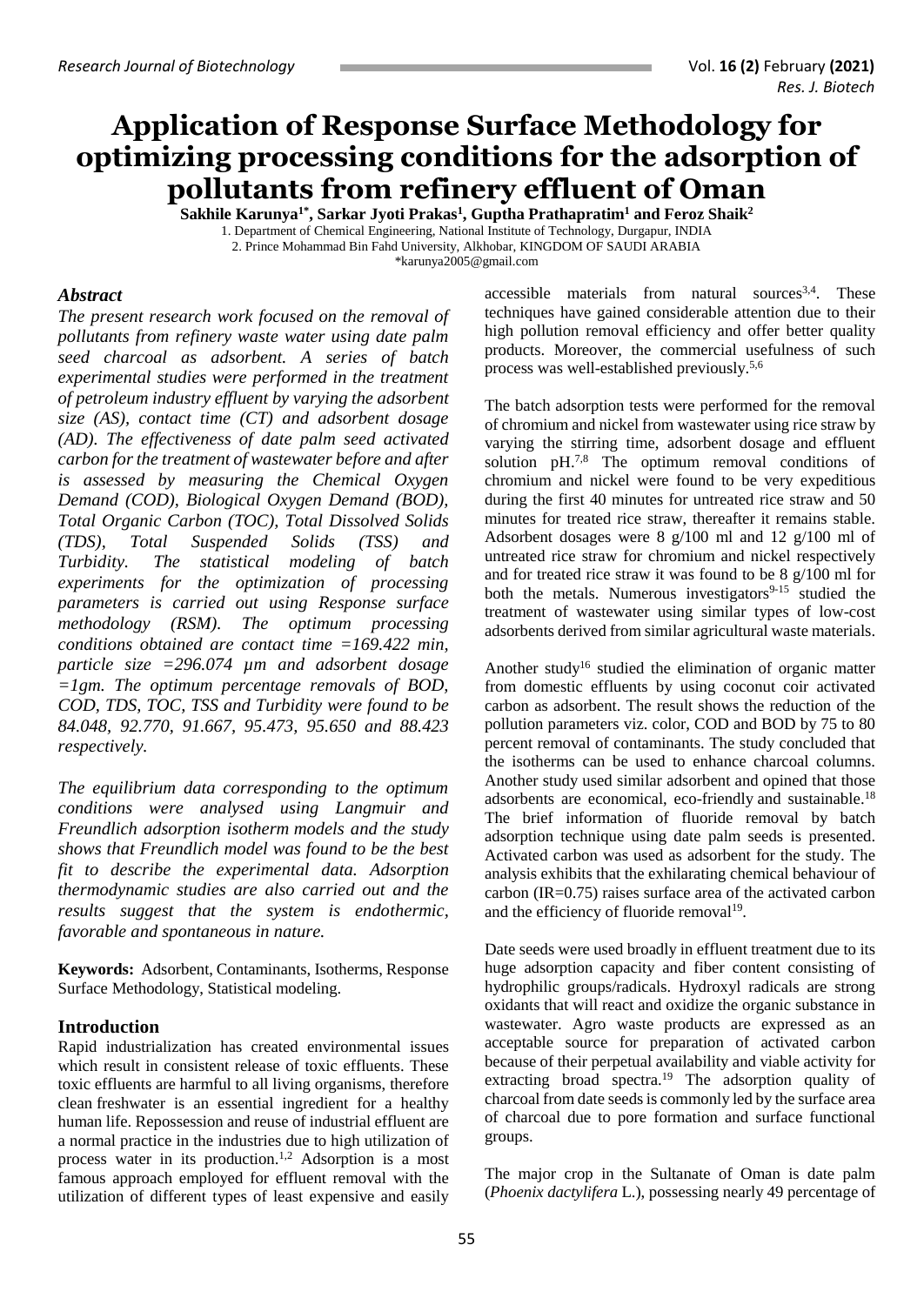sophisticated area which is 82 percent of entire fruit crops produced in the country. During the year 2005, production of dates was about 238,000 metric tonnes. Thereby, date palm generates huge quantity of seed waste since the date pits weigh 0.5 g to 4 g and represent 6 to 20% of the fruit weight depending on maturity, variety and grade.<sup>23,28</sup> These seeds may be utilised for production of activated carbon to be used as pollutant adsorbents for industrial water treatment.<sup>21</sup>

Prepared activated carbon from the date seeds of Phoenix dactylifera (a true date palm) has been reported to act as the good adsorbent compared to 13 different species of phoenix and has the adsorption capacity of 61.7 mg/g used for the treatment of petroleum industries waste water. The contaminants present in the effluents can split into organic and inorganic matters which includes heavy metals, nitrogen, phosphorous, ammonia and iron chlorides. The organic matter and ammonia nitrogen are studied as principal chemical attributes present in the effluent. <sup>20</sup> Other parameters such as COD and BOD are used to characterize organic matter in effluent. Additionally, TDS, TSS, TOC, turbidity and amount of heavy metals such as zinc and chromium were determined in petroleum wastewater of Oman.

The current study focused on the preparation of activated carbon from Oman date palm seeds and coated with polymer called surface modified activated carbon. The surface modified carbon has more tendency to adsorb the contaminants present in petroleum wastewaters. The processing parameters varied in the study are stirring time, adsorbent size and dosage on the reduction of different pollution parameters of industrial effluents. Initially, the adsorption tests were carried out through batch experimentation and the initial sample data was used for parameter optimisation using RSM software. Later experimental data were fitted with suitable isotherms suggested by Freundlich and Langmuir. The thermodynamic analysis was also conducted.21-23

# **Material and Methods**

Phosphoric acid, sodium hydroxide and HCl of analytical grade are procured from Sigma Aldrich. High purity Millipore water of conductivity  $18\Omega$  was used throughout the experiment. The adsorption studies were performed at room temperature in a rotary shaker at a stirring speed of 100 rpm. The final concentration was analyzed after adsorption process using BOD analyzer Eutech Instrument WP PCD 650, TOC analyzer Shimadzu TOC-LCSH/CSN. The TDS, TSS and turbidity were analyzed by Eutech T100 and COD removal analyzed by Orion Instrument COD AQ 400

**Preparation of adsorbent from date palm seeds:** Date seeds were collected from local market of Sultanate of Oman. The possessed date seeds were washed thoroughly with distilled water followed by drying under sun. After drying, 1.785 kg of date seeds was soaked in 500 ml of phosphoric acid for 24 hours and transferred into a metallic cylinder and kept in a furnace at 450◦C for 3 hours to yield the activated carbon granules. The resulting granules were crushed into different sizes ranging from 150 µm to 1mm followed by washing with distilled water till the pH reaches 7.0. After washing, activated carbon granules were dried in drying oven at 105◦C for an hour and then ground into fine granules and sieved into desired particle size and also coated with polymer called surface modified activated carbon.

**Characterization of Adsorbent:** The physical characterization of the adsorbent of 296.074μm size was analyzed using BET analyzer. The surface morphologies of adsorbent derived from date seeds were analyzed using SEM at an excitation voltage of 20.0 kV and at a magnification 1000 X.

**Batch Adsorption Studies:** Batch experimental studies were performed using the prepared adsorbent for the removal of pollutants from refinery waste water by varying the contact time, adsorbent size and adsorbent dosage. The experiments were performed by mixing 200 ml of refinery waste water samples with specified amount of adsorbent and stirred at a speed of 100 rpm for a specified time. After adsorption process, the treated wastewater samples were filtered and analyzed for COD, TDS, TSS, DO, BOD, TOC and Turbidity.

**Design of Experiments (DOE):** The factors influencing the parameters such as adsorbent dosage (AD), contact time (CT) and adsorbent size (AS) for the effective removal of contaminants were studied with a standard RSM design called Composite Central Design (CCD). RSM software technique assists to enumerate the output variables which are known as responses (Y) and input variables termed as factors  $(X)$ :

$$
Y = f(X_1, X_2, X_3, \dots, X_n)
$$
 (1)

CCD supports to optimize the parameters with minimal number of experiments. It analyses the interaction between the parameters. <sup>23</sup> In the current study, the processes are having three independent variables, therefore "n" is equal to three, thus the total number of experiments required is given in equation (2):

$$
N = 2n + 2n + nc = 23 + 2X3 + 6 = 20
$$
 (2)

The center points are used to assess the experimental errors. In this study, the BOD, COD, TDS, TOC, TSS and turbidity are responses (Y) of the system while the process parameters, (AD) 1.0-5.0 g, (CT) 60-180 min and (AS) 165- 880μm are input parameters.

$$
Y = \beta_0 + \sum_{i=1}^n \beta_i X_i^2 + \sum_{i=1}^n \beta_i X_i + \sum_{i=1}^n \sum_{j=1}^{n-1} \beta_i X_i X_j \tag{3}
$$

ANOVA was also used to determine a linear relationship between an independent variable and a dependent variable.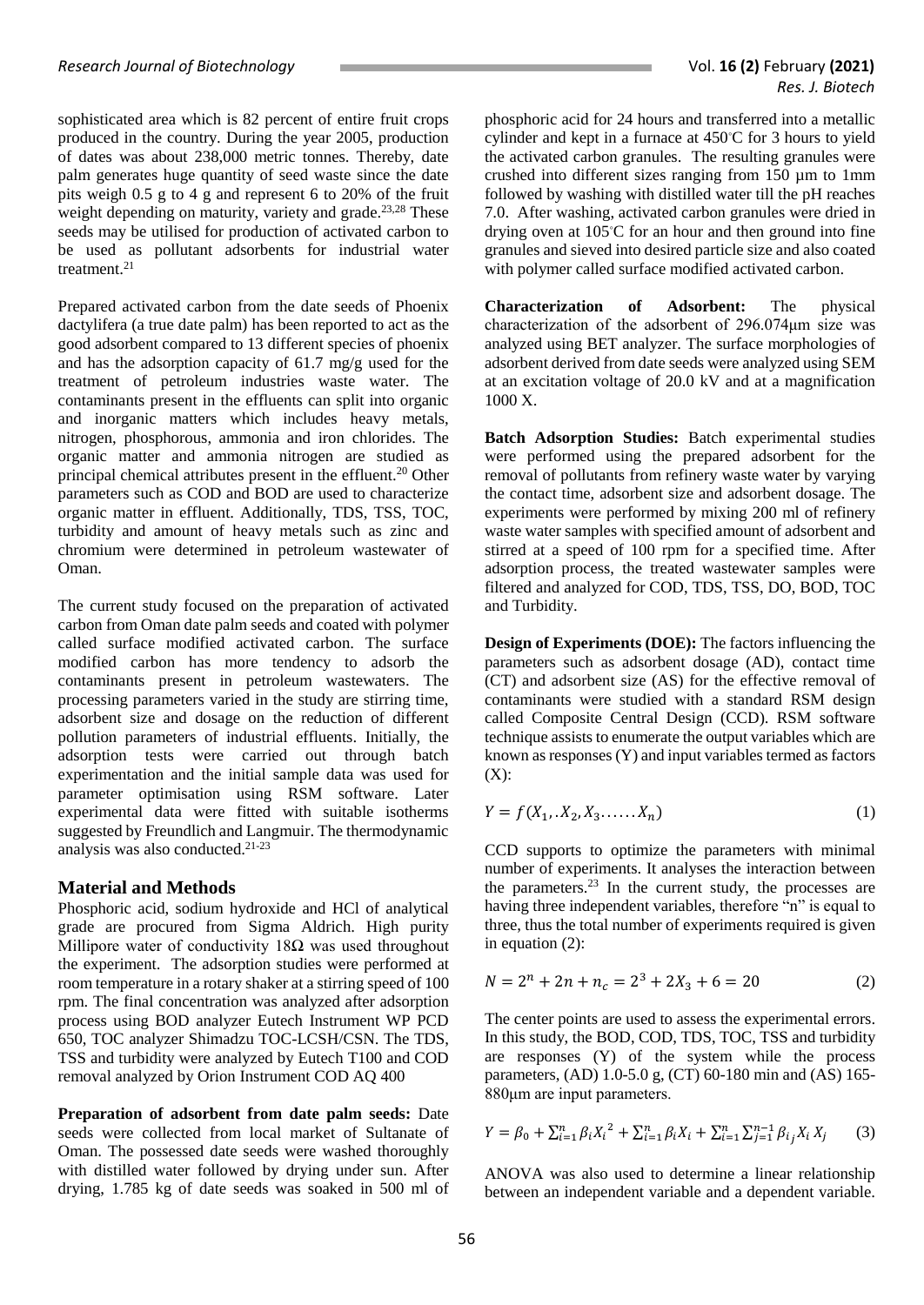The range of CT, AD and AS was 60 to 180 min, 1.0 to 5.0gms and 165 to 880μm respectively as shown in table 1. Statistical experimental design is presented in table 4.

| Table 1                                           |
|---------------------------------------------------|
| Input factors and range of experimental design of |
| parameters for removal of contaminants            |

| <b>Factors</b>  |    |  |
|-----------------|----|--|
| $CT$ (mins)     |    |  |
| AD(gm)          |    |  |
| $(\mu m)$<br>AS | 65 |  |

**Thermodynamic Studies:** In this study, the adsorption of both Zinc and Chromium at four different temperatures (303 K, 313 K, 323 K and 333 K) was estimated. The increase in temperature favours the transport of adsorbate within the pores of sorbent and raise in sorption sites achieved as a result of breaking of few internal bonds adjacent to the rim of active sites. Thermodynamic parameters have been determined to study the nature of adsorption process.

**ICP- AES Analysis:** Ultra-Trace Element Detection and Component Analysis from highly precise analytical equipment has the large scope of its application and is currently being used for accurate and quantitative determination of element concentrations, determination of major and minor trace elements in water. This equipment incorporates DUAL View (i.e. Both Axial and Radial) to accommodate the analysis of high sensitivity as well as high concentration water samples (such as Seawater, Brackish Water, Industrial effluent etc.)

# **Results and Discussion**

Figure 1 and figure 2 display the micro structural characterization of activated carbon before and after treatment. The BET surface area and its properties are shown in table 2.

**Table 2 Physical Properties of adsorbent**

| <b>Physical properties</b>       | <b>Values</b> |
|----------------------------------|---------------|
| BET Surface area $(m^2kg^{-1})$  | 463791        |
| Pore volume $(m^3kg^{-1})$       | 0.000011784   |
| Micro pore area $(m^2kg^{-1})$   | 23354.6       |
| Bulk density ( $\text{kg/m}^3$ ) | ٬۵25          |

As seen from figure 1, the particles are scattered in nature whereas the Scanning electron micrograph of activated carbon after treatment shows a thick and clustered structure indicating the successful treatment of refinery waste water. The dark spots represent the deposition of pollutants on the surface of activated carbon.

The physio chemical characteristics of raw wastewater sample before treatment are shown in table 3.

**Statistical Analysis and Model Fitting:** The process parameters of CT, AD and AS were optimized by RSM considering BOD, COD, TDS, TSS, TOC and turbidity as the responses.

RSM was used to optimize the studied parameters (i.e. CT, AD and AS) for removal of BOD, COD, TDS, TSS, TOC and turbidity. The output (responses) are presented in table 5.



**Figure 1: SEM image of adsorbent before treatment corresponding to a magnification of 1000 X**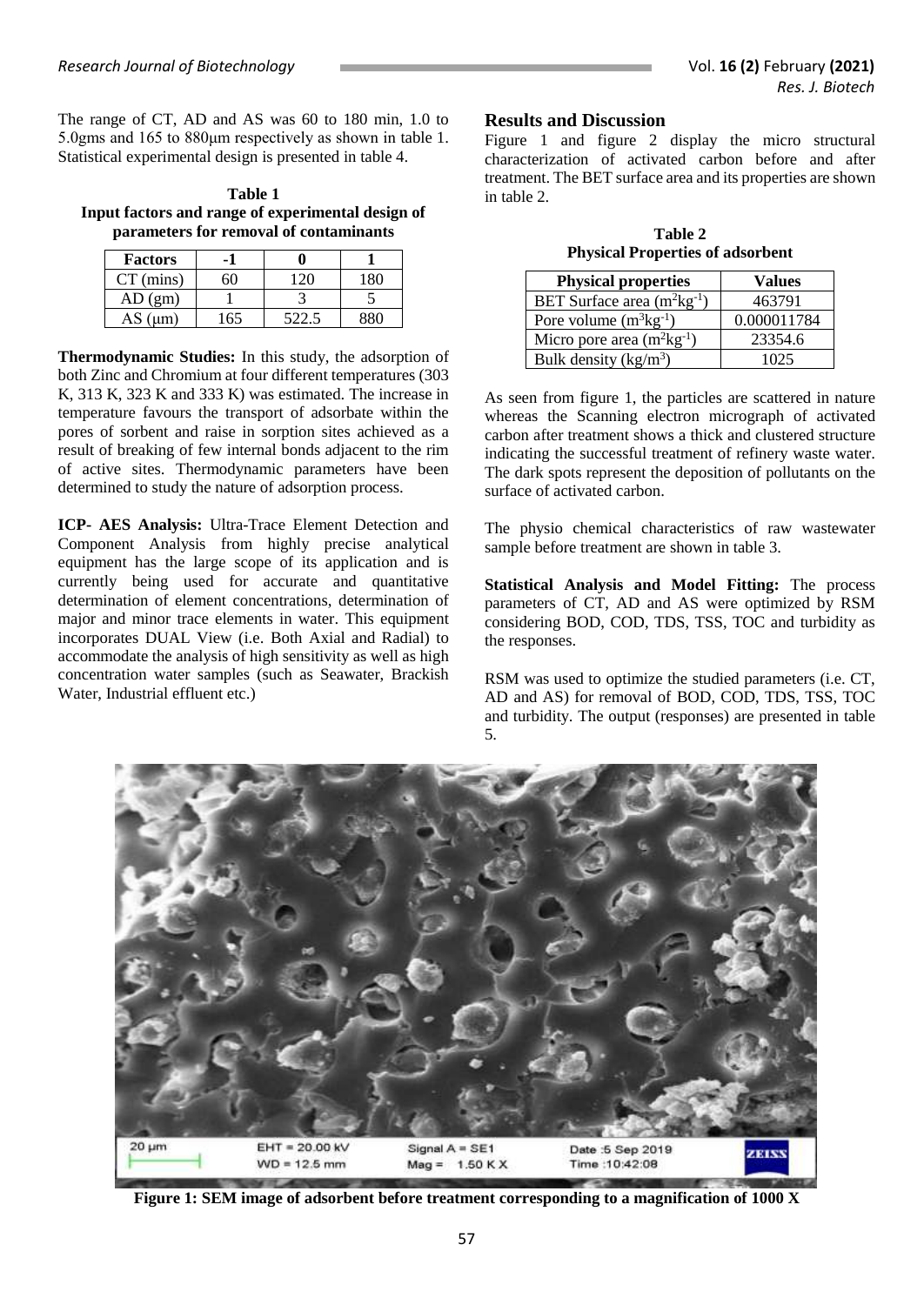

| Figure 2: SEM image of adsorbent after treatment |  |  |
|--------------------------------------------------|--|--|
|                                                  |  |  |

| <b>Parameters</b> | value |
|-------------------|-------|
| <b>COD</b>        | 1240  |
| BOD <sub>5</sub>  | 856   |
| pH                | 8.46  |
| <b>TSS</b>        | 310   |
| <b>TDS</b>        | 3600  |
| Color             | 3175  |
| Turbidity         | 411   |
| Ammonia nitrogen  | 42    |
| Nitrate           | 3.385 |
| Alkalinity        | 136   |
| Phosphorus        | 1.70  |
| Sulphide          | 16    |
| Sulphate          | 45    |
| <b>TOC</b>        | 390   |
| Oil and grease    | 73    |
| Phenol            | 1.30  |
| Toluene           | 39.83 |
| Ethylbenzene      | 1.85  |
| Benzene           | 33.85 |
| Xylene            | 31.54 |

| Table 3                                                      |  |
|--------------------------------------------------------------|--|
| <b>Characteristics of Wastewater sample before treatment</b> |  |

(Turbidity units in NTU, other units are in ppm and for colour)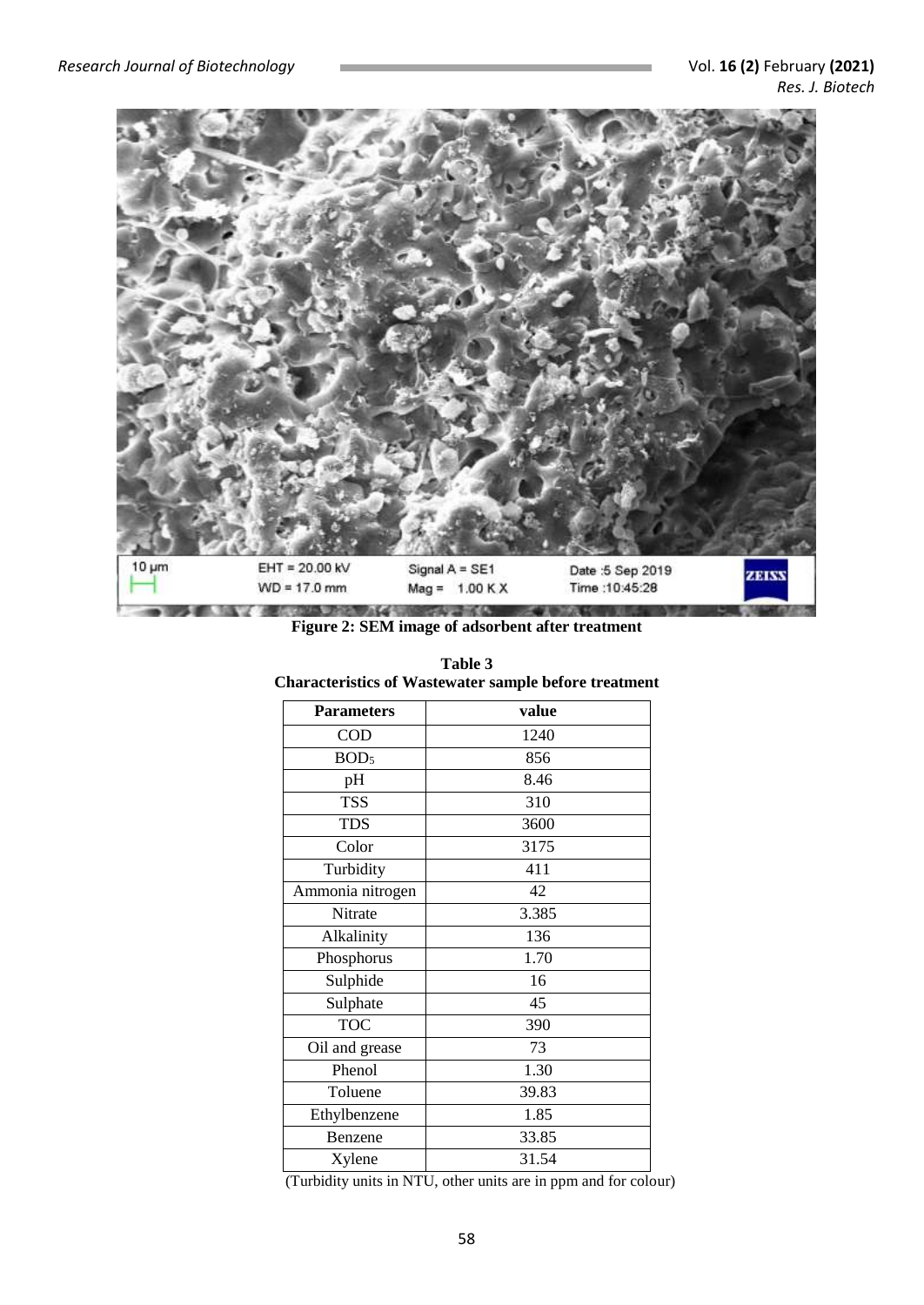| <b>Standard</b><br>Run | <b>Factor1</b><br>A:Contact<br>time, mins | <b>Factor2</b><br><b>B:adsorbent</b><br>dosage, gms | Factor3<br>C:adsorbent<br>size, micro-<br>meter | <b>Response</b><br>$1\%$<br><b>BOD</b><br>removal<br>ppm | <b>Response</b><br><b>2% COD</b><br>removal<br>ppm | <b>Response</b><br>3 %TDS<br>removal<br>ppm | <b>Response</b><br><b>4%TSS</b><br>removal<br>ppm | <b>Response</b><br><b>5%TOC</b><br>removal<br>ppm | <b>Response</b><br>6 %<br><b>Turbidity</b><br>removal<br><b>NTU</b> |
|------------------------|-------------------------------------------|-----------------------------------------------------|-------------------------------------------------|----------------------------------------------------------|----------------------------------------------------|---------------------------------------------|---------------------------------------------------|---------------------------------------------------|---------------------------------------------------------------------|
|                        | 60                                        | 3                                                   | 522.5                                           | 80.18                                                    | 79.22                                              | 73.05                                       | 77.87                                             | 81.80                                             | 84.9                                                                |
| 2                      | 120                                       | 3                                                   | 522.5                                           | 80.52                                                    | 84.39                                              | 85.97                                       | 82.83                                             | 83.38                                             | 83.56                                                               |
| 3                      | 60                                        | 5                                                   | 880                                             | 78.61                                                    | 75.97                                              | 76.38                                       | 61.53                                             | 61.53                                             | 76.3                                                                |
| 4                      | 120                                       | 5                                                   | 880                                             | 78.35                                                    | 69.06                                              | 79.16                                       | 70.24                                             | 78.02                                             | 73.54                                                               |
| 5                      | 120                                       | 5                                                   | 165                                             | 82.09                                                    | 85.71                                              | 82.08                                       | 78.62                                             | 85.46                                             | 81.1                                                                |
| 6                      | 180                                       | 3                                                   | 522.5                                           | 80.51                                                    | 85.45                                              | 86.11                                       | 81.31                                             | 85.76                                             | 83.76                                                               |
| 7                      | 60                                        | 3                                                   | 522.5                                           | 80.52                                                    | 81.13                                              | 75.33                                       | 81.78                                             | 81.78                                             | 85.76                                                               |
| 8                      | 60                                        |                                                     | 165                                             | 84.91                                                    | 88.18                                              | 88.55                                       | 86.87                                             | 86.43                                             | 86.94                                                               |
| 9                      | 120                                       | 5                                                   | 522.5                                           | 79.79                                                    | 90.25                                              | 91.08                                       | 87.78                                             | 87.78                                             | 83.54                                                               |
| 10                     | 60                                        |                                                     | 880                                             | 77.63                                                    | 81.16                                              | 74.44                                       | 88.23                                             | 88.23                                             | 84.9                                                                |
| 11                     | 180                                       | 3                                                   | 165                                             | 83.54                                                    | 82.85                                              | 91.13                                       | 74.10                                             | 74.10                                             | 82.88                                                               |
| 12                     | 120                                       | 3                                                   | 522.5                                           | 81.06                                                    | 85.55                                              | 86.11                                       | 85.08                                             | 85.58                                             | 85.53                                                               |
| 13                     | 180                                       | 3                                                   | 522.5                                           | 80.50                                                    | 86.75                                              | 89.22                                       | 85.46                                             | 86.19                                             | 85.7                                                                |
| 14                     | 60                                        | 3                                                   | 522.5                                           | 81.02                                                    | 81.03                                              | 91.38                                       | 78.50                                             | 78.50                                             | 84.88                                                               |
| 15                     | 180                                       | $\overline{3}$                                      | 165                                             | 83.66                                                    | 78.15                                              | 91.66                                       | 72.91                                             | 72.91                                             | 81.1                                                                |
| 16                     | 120                                       | 3                                                   | 522.5                                           | 80.51                                                    | 85.55                                              | 87.5                                        | 82.43                                             | 91.08                                             | 83.58                                                               |
| 17                     | 120                                       |                                                     | 165                                             | 83.67                                                    | 80.61                                              | 86.16                                       | 88.23                                             | 88.23                                             | 87.79                                                               |
| 18                     | 120                                       | 3                                                   | 522.5                                           | 79.78                                                    | 84.41                                              | 86.25                                       | 82.20                                             | 86.31                                             | 88.66                                                               |
| 19                     | 120                                       |                                                     | 880                                             | 79.70                                                    | 81.68                                              | 91.63                                       | 93.82                                             | 95.47                                             | 73.78                                                               |
| 20                     | 180                                       | 5                                                   | 165                                             | 81.06                                                    | 81.16                                              | 91.25                                       | 82.97                                             | 82.28                                             | 76.7                                                                |

**Table 4 Parameters analyzed after effluent treatment for statistical experimental design** 

**Table 5 Values obtained from isotherm models at optimum conditions of contact time 169.422 mins and 296.074 μm size**

| <b>Model</b>               | <b>Parameters</b>  |           |                    |       |           |                    |       |             |       |
|----------------------------|--------------------|-----------|--------------------|-------|-----------|--------------------|-------|-------------|-------|
|                            | <b>BOD</b> removal |           | <b>COD</b> removal |       |           | <b>TOC Removal</b> |       |             |       |
| Langmuir<br>Isotherm Model | Sm                 | $\rm K_L$ | $\mathbb{R}^2$     | Sm    | $K_{L}$   | $\mathbb{R}^2$     | Sm    | $\rm K_L$   | $R^2$ |
|                            | 0.226              | 7.817     | 0.970              | 6.116 | 17.96     | 0.982              | 0.115 | 54.09       | 0.979 |
| Freundlich                 |                    | $\rm K_F$ | $R^2$              | N     | $\rm K_F$ | $\mathbb{R}^2$     |       | $K_{\rm F}$ | $R^2$ |
| Isotherm Model             | 2.161              | 0.294     | 0.958              | 9.267 | 5.865     | 0.974              | . 719 | 0.505       | 0.997 |

Final equations are shown in equations  $(4)$ ,  $(5)$ ,  $(6)$ ,  $(7)$ ,  $(8)$ and (9) in terms of coded factors. At least twenty number of experiments were required to know the coefficients of quadratic model equation and six responses of the system.

$$
R1 = +80.74 + 0.4857A - 0.7493B - 2.32C - 0.3162AB - 0.0581 + 0.632BC
$$
 (4)

where  $R_1 = BOD$ ,  $A = CT$ ,  $B = AD$ ,  $C = AS$ 

 $R2 = +84.81 + 0.6842A - 2.44B - 3.50C - 1.31AC 1.99BC - 4.06A^2 + 7.65B^2 - 7.92C^2$ (5)

where  $R_2 = COD$ 

$$
R_3 = +87.30 + 1.74A - 1.58B - 3.21C - 3.25AB +1.1BC - 11.01A2 + 6.08B2 + 1.25C
$$
 (6)

where  $R_3$ = TDS,

 $R_4$  = +84.630 + 1.04A – 7.94B – 2.89C + 0.0148AB +  $2.50AC - 4.60BC - 1.91A^2 + 12.79B^2 - 12.16C^2$ (7)

where  $R_4 = TSS$ ,

$$
R_5 = +84.94 + 3.28A - 6.53B - 2.25C + 1.78AB +
$$
  
2.79AC - 4.65BC + 0.712A<sup>2</sup> + 10.5B<sup>2</sup> - 13.10C<sup>2</sup> (8)

where  $R_5 = TOC$ ,

 $R_6 = +85.05 - 1.27A - 3.24AB - 2.98C + 1.70AB$  $2.18AC + 1.01BC - 0.8994A^2 + 1.91B^2 - 5.95C^2$  (9) where  $R_6$  = Turbidity.

The 3D surface graph which is not shown in figure indicates the BOD at maximum removal of 84.048% which includes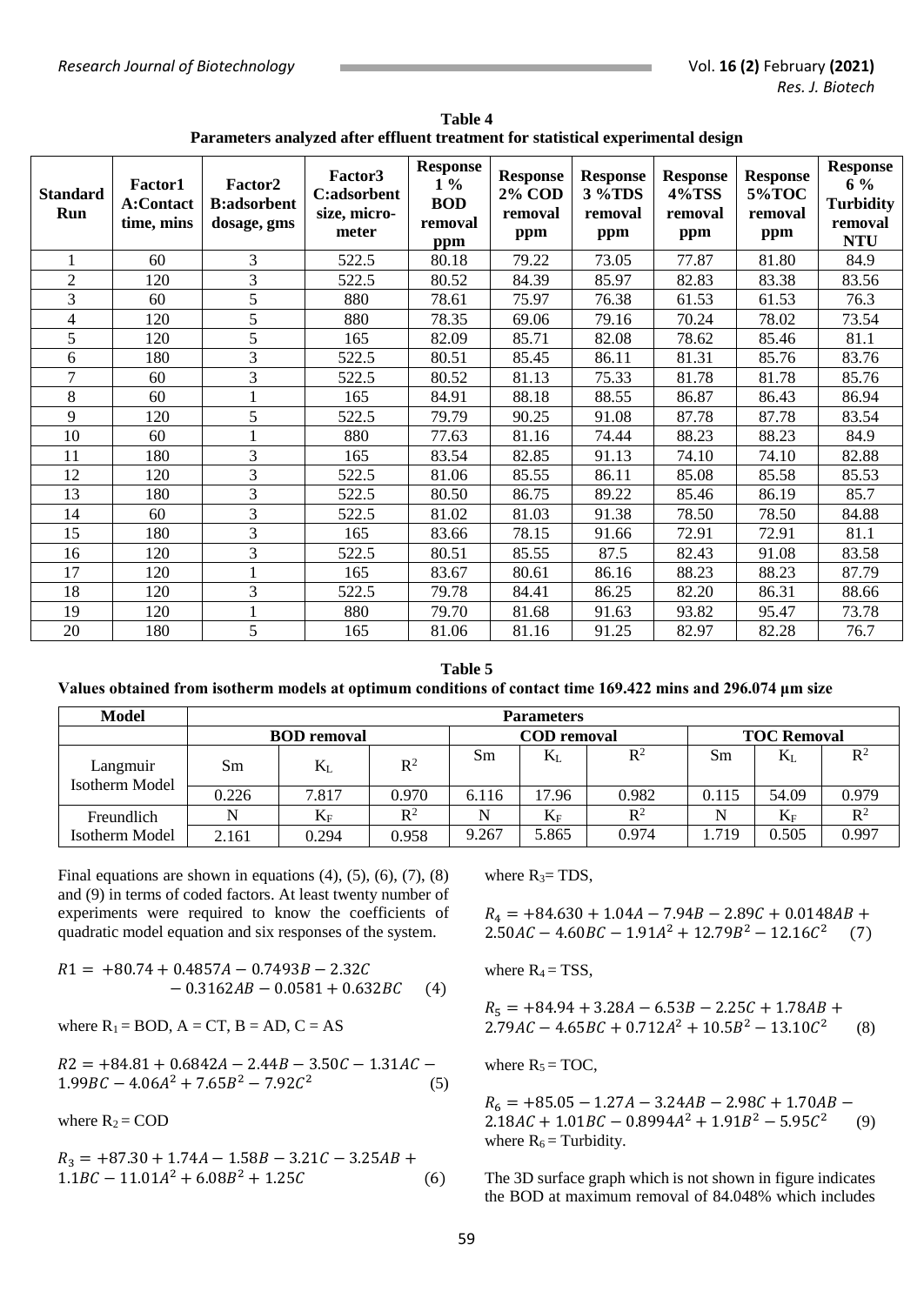good interaction between dosage and contact time. Similar trends were observed for the combined effect of CT, AS and also for AD, AS for percentage removal of BOD. High similarity between predicted and actual was obtained.

COD with respect to effect of time, AD and AS is shown in figure 3(a), figure 3(b) and figure 3(c). The 3D surface graph in figure 3(c) indicates the COD removal at 92.77% which

shows maximum removal of contaminants present in wastewater. Similar trends shown for figure 3(a) and figure 3(b). Actual vs. predicted plot figure 3(d) also shows a tremendous similarity between the predicted and the experimental values. The model has achieved the hypothesis of the ANOVA which is not shown and also reproduced the accuracy and suitability of RSM to enhance the process factors for the COD removal.





**Figure 3a: 3D Surface plot with counter diagram presenting the influence of dosage and time on COD removal.**



**Figure 3c: 3D Surface plot with counter diagram presenting the effect of adsorbent size and adsorbent dosage on COD removal**

The 3D surface graph in figure 4(a) indicates the maximum removal of TDS at 91.66%, similar trends are shown for figure 4(b) and figure 4(c). Predicted vs. actual plot in figure 4(d) also represents a highest similarity which is noted between the experimental and predicted values. It is

**Figure 3b: 3D Surface plot with counter diagram presenting the influence of size and time on COD removal.**



#### **Figure 3d: 3D Surface plot with counter diagram presenting the COD removal Predicted vs actual**

henceforth achieved that the model has gratified the assumptions of the ANOVA.

Responses found for turbidity not shown in figure also show good result with effect of AS and AD with maximum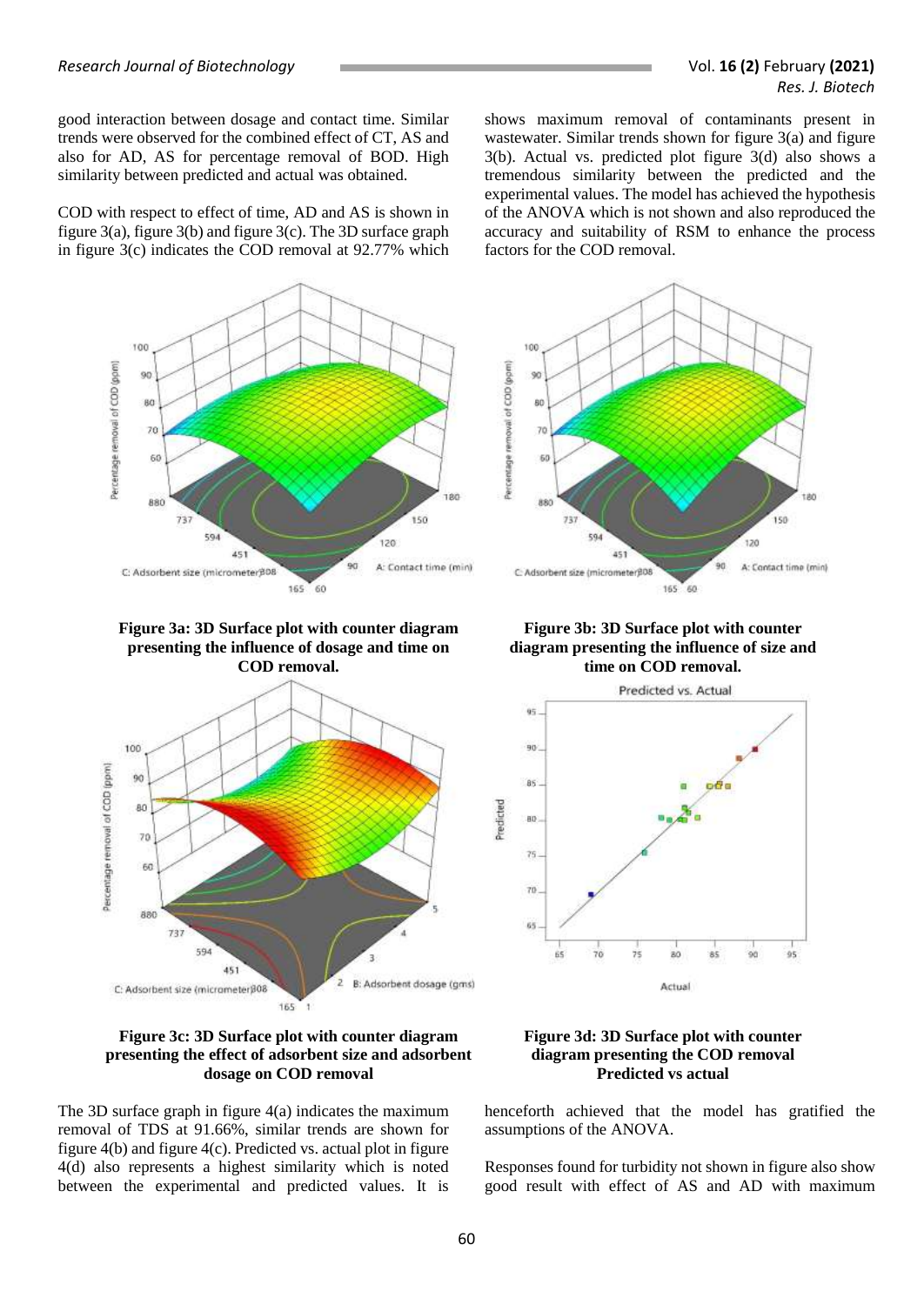removal of turbidity at 88.423%; similarly the response found for TOC removal is observed at 95.47% for effect of dosage and time and also response found for maximum removal of TSS is observed at 95.65% for combined effect of size and dosage, trends have been noticed for two combined effects of CT, AD and AS.



**Figure 4a: 3D Surface plot with counter diagram showing the effect of dosage and time on TDS removal**



## **Figure 4b: 3D Surface plot with counter diagram showing the effect of size and time on TDS removal**



#### **Figure 4c: 3D Surface plot with counter diagram showing the effect of size and dosage on TDS removal**

A higher value of correlation coefficient confirms a good correlation among the independent variables. The integrity of fit for equation  $(4)$  to  $(9)$  was correlated with R (coefficient of expansion) and  $R^2$  (co-efficient of determination) and analysed between the predicted and experimental values. The experimental results show  $R^2 = 0.9595$  for the percentage removal of BOD,  $R^2 = 0.9159$  for the percentage removal of COD,  $R^2 = 0.9584$  for the percentage removal of TDS,  $R^2 = 0.9549$  for the percentage removal of TSS,  $R^2 =$ 

#### **Figure 4d: 3D Surface plot with counter diagram showing the effect of size and dosage on TDS removal**

0.9112 for the percentage removal of TOC and  $R^2 = 0.9377$ for the percentage removal of turbidity. Therefore regression model explains well.

**Fitting of Optimum Data with Isotherm Models:** The isotherm models Freundlich model and Langmuir model are given by equations (10) and (11) respectively. Experiments have been made to fit the following two linear isotherm models with the batch experimental data.

100 Percentage removal of TDS (ppm) 90  $80$  $\dot{\pi}$ 6d 880 180 737  $150$ 594  $120$  $451$ 90 C: Adsorbent size (micrometer) and A: Contact time (min) 165 60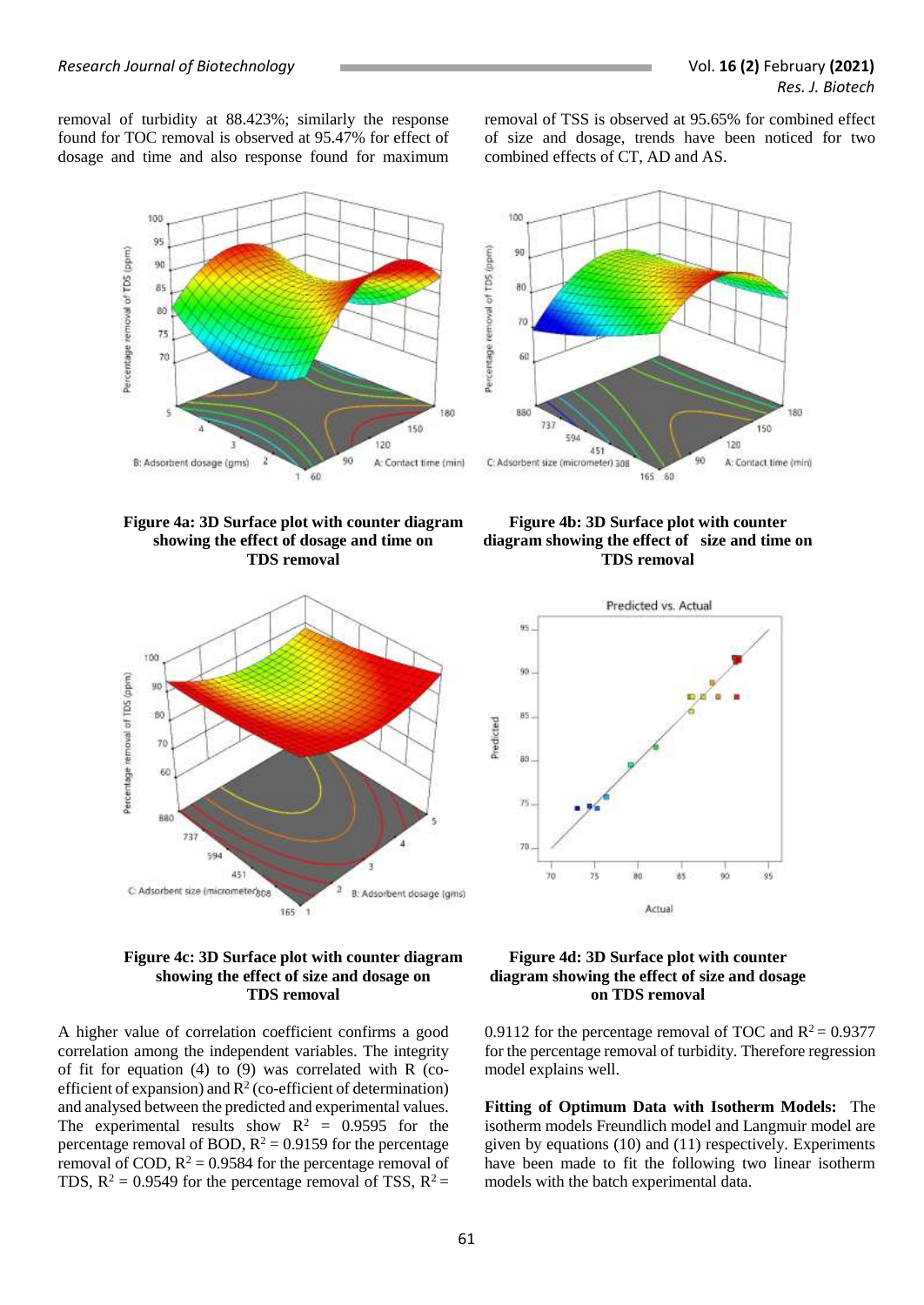$$
\ln q_e = \ln K_F + \frac{1}{n} \ln C_e \tag{10}
$$

$$
\frac{c_e}{q_e} = \frac{c_e}{s_m} + \frac{1}{\kappa_L s_m} \tag{11}
$$

In this present study, Langmuir and Freundlich isotherm models are used to study the adsorption. Previous literature shows that the Langmuir adsorption isotherm is predominantly used for adsorption that exists at peculiar sites of a homogenous adsorbent. Once the adsorbate molecules occupy completely the sites of adsorbent, equilibrium exists and further adsorption will not take place. Eq. (11), the Langmuir linear equation, characterizes the saturation of the monolayer curve.<sup>24,25</sup>

The type of isotherm can be categorized into irreversible (R  $= 0$ ), favorable (0 < R < 1) or unfavorable (R > 1). A graph of  $C_e / q_e$  versus  $C_e$  is plotted for Langmuir adsorption isotherm. The regression coefficient is noticed to be 0.979 for TOC removal.

The Freundlich adsorption isotherm model could have been expected if the binding energy changes continuously from site to site on solid surfaces<sup>26,27</sup>. In adsorption process, multilayer adsorption mechanism takes place on a heterogeneous surface. The Freundlich adsorption isotherm is expressed by eq. (10).

The slope is n and the intercept is  $K_F$  presented in table 5, these values were found to be 1.719 and 0.505 respectively. R<sup>2</sup> of 0.997 was obtained for Freundlich adsorption isotherm for the parameter TOC removal. The obtained data shows that the Freundlich adsorption isotherm best fits than the Langmuir adsorption isotherm.

Thermodynamic Studies: The Gibbs's energy change ∆G<sup>0</sup> was determined using eq. 12<sup>24</sup> .

$$
\Delta G^0 = -RT \ln K_a \tag{12}
$$

$$
K_a = \frac{c_a}{c_e} \tag{13}
$$

Gibbs free energy change and the equilibrium constant can be represented using as:

$$
\Delta G = \Delta H - T\Delta S \tag{14}
$$

H<sup>0</sup> and  $\Delta S^0$  were obtained from figure 11 and 12. ln K<sub>a</sub> vs. 1/T is shown in table 6.

The adsorption process for zinc and chromium metal ions was favorable and spontaneous in nature as manifested by  $\Delta G^0$  and  $\Delta H^0$  values. In the present study  $\Delta H$  is positive; therefore, adsorption is endothermic in nature. The rise in temperature results in rise in  $K_a^{24}$ . The significance of the  $\Delta H^0$  value for physical adsorptions is between 2.1 to 20.9 kJ/mol while for chemical adsorption it is in the range of 80 to 200 kJ/mol. ΔH<sup>0</sup> value for removal of Zinc is observed at 5.175 kJ/mol onto the activated carbon from date seeds from petroleum wastewater as low compared to chromium removal which is at 9.73 kJ/mol. The values of  $\Delta S^0$  were reported for both zinc and chromium adsorption onto activated carbon.

## **Conclusion**

Elimination of contaminants from refinery wastewater using date palm carbon was studied by varying the stirring time, adsorbent size and adsorbent dosage. Activated carbon from date seeds was prepared using phosphoric acid as activating agent. Characterization of the adsorbent was carried out using SEM and BET analysis. Massive reduction of organic pollutants was observed in terms of percentage removal of turbidity, COD, BOD, TSS, TOC and TDS. The experimental outcomes have been optimized by RSM.

The optimum contact time was observed to be 169.422 minutes, 296.074 μm adsorbent size and 1g adsorbent dosage. The optimum responses for maximum removal of BOD value have been found to be 84.048 %, COD 92.77 %, TDS 91.667 %, TSS 95.65 %, TOC 95.473 % and turbidity 88.423%.

| <b>System</b> | <b>Temperatur</b><br>e(K) | $\Delta G^0$<br>(kJ/mol) | $\Delta H^0$<br>(kJ/m)<br>ol) | $\Delta S^0$<br>(J/mol)<br>$\mathbf{K}$ | $\mathbb{R}^2$ |
|---------------|---------------------------|--------------------------|-------------------------------|-----------------------------------------|----------------|
|               | 303                       | $-5.34$                  |                               |                                         |                |
|               | 313                       | $-5.78$                  | 5.1758                        | 34.82                                   | 0.967          |
| Zinc          | 323                       | $-6.05$                  |                               |                                         |                |
|               | 333                       | $-6.42$                  |                               |                                         |                |
|               | 303                       | $-13.24$                 |                               |                                         |                |
| Chromium      | 313                       | $-14.10$                 |                               |                                         |                |
|               | 323                       | $-14.84$                 | 9.7307                        | 75.94                                   | 0.989          |
|               | 333                       | $-15.53$                 |                               |                                         |                |

**Table 6 Thermodynamic data for adsorption of Zinc and Chromium metals onto activated carbon from date seeds**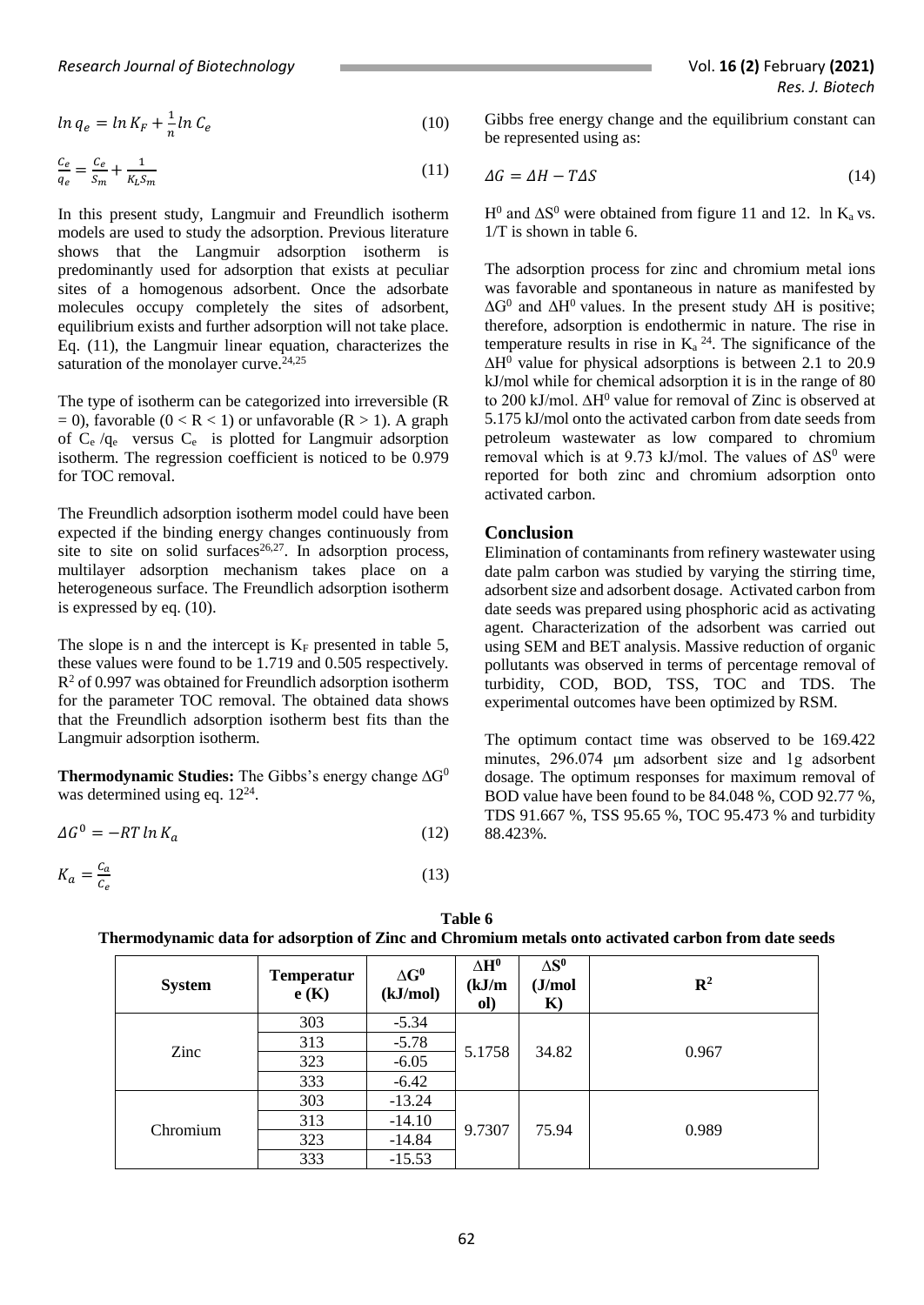





**Figure 9: Langmuir Isotherms for TOC removal Figure 10: Freundlich Isotherms for TOC removal**





**Figure 7: Langmuir Isotherms for COD removal Figure 8: Freundlich Isotherms for COD removal**

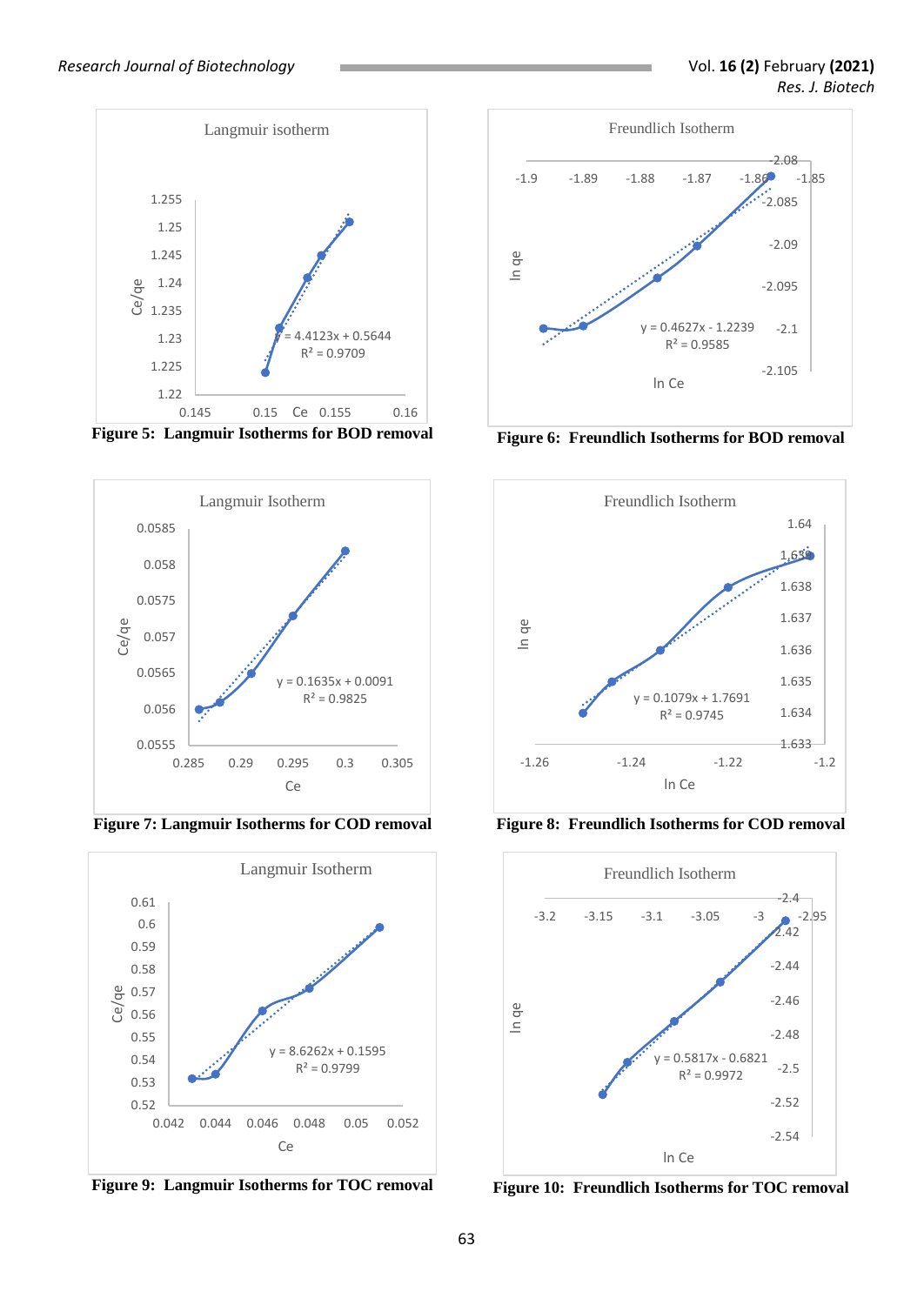| <b>S.N.</b>    | <b>Procedure</b>                                                | The wastewater<br>type  | <b>Removed</b><br>pollutants | Max. Removal<br>efficiency $(\% )$ |
|----------------|-----------------------------------------------------------------|-------------------------|------------------------------|------------------------------------|
|                | The system of two stage BAF                                     |                         | $NH3-N$                      | 90.2                               |
|                | and UASB reactor.                                               | Heavy oil<br>wastewater | <b>COD</b>                   | 90.8                               |
|                |                                                                 |                         | Oil                          | 86.5                               |
| $\overline{2}$ | The system of Anaerobic packed-<br>bed biofilm reactor and UASB | Petroleum<br>wastewater | <b>COD</b>                   | 81.07                              |
| 3              | The sequencing batch reactor<br>system                          | Petroleum<br>wastewater | Phenols                      | 98                                 |
|                | Anaerobic submerged fixed-bed                                   | Petroleum               | <b>COD</b>                   | 91                                 |
| $\overline{4}$ | reactor (ASFBR)                                                 | wastewater              | <b>TSS</b>                   | 92                                 |
|                |                                                                 |                         | <b>BOD</b>                   | 84.04                              |
|                |                                                                 |                         | <b>COD</b>                   | 92.77                              |
| 5              | Batch studies using date seeds<br>activated carbon              | Petroleum               | <b>TDS</b>                   | 91.66                              |
|                |                                                                 | wastewater              | <b>TOC</b>                   | 95.47                              |
|                |                                                                 |                         | <b>TSS</b>                   | 95.65                              |
|                |                                                                 |                         | Turbidity                    | 88.423                             |

**Table 7 General survey for the treatment of petroleum effluents disclosed by various investigators**





Among the Freundlich and Langmuir isotherm models, the experimental results fit well with the Freundlich model in the current case with a better  $R^2$  value of 0.997 for TOC removal. The thermodynamic studies revealed that the process is favorable, endothermic and spontaneous. Thereby, it was achieved that the prepared adsorbent could be effectively used for the treatment of effluent possessed from the petroleum refinery of Oman.

## **Acknowledgement**

The authors sincerely thank National University of Science and Technology - College of Engineering, Sultanate of Oman and National Institute of Technology, Durgapur for supporting this research work.



**Figure 12: Thermodynamic plot of chromium adsorption on to date seeds activated carbon**

## **References**

1. Abu-Safa S., Abu-Salah M. and Gharaibeh S., Low-cost pretreatment of pharmaceutical Wastewater, *Int. J. of Chemical, Molecular, Nuclear, Materials and Metallurgical Eng*, **6(2),** 143- 147 **(2012)**

2. Aljuboury D., Al A., Palaniandy P., Bin Abdul Aziz H. and Feroz S., Evaluating the  $TiO<sub>2</sub>$  as a solar photocatalyst process by response surface methodology to treat the petroleum wastewater, *Karbala Int. J. Modern Sci.,* **1,** 78-85 **(2015)**

3. Al Khusaibi T., Dumaran J., Geetha Devi M., Rao Nageswara L. and Feroz S., Treatment of dairy wastewater using orange and banana peels, *J. Chem. and Pharm. Res*., **7(4),** 1385-1390 **(2015)**